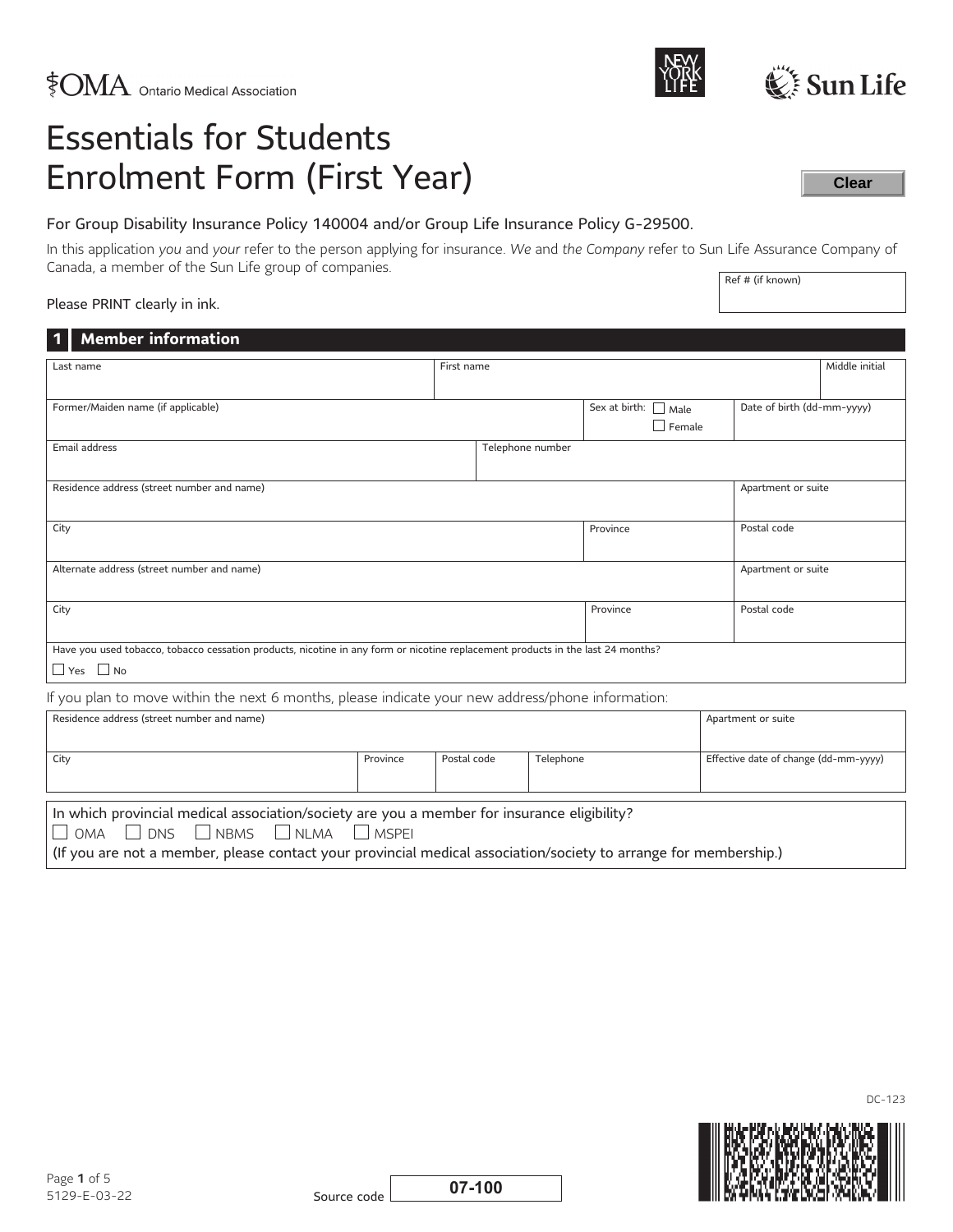## **2 About your medical studies**

a) Are you currently enrolled full time in a medical school in Ontario or Atlantic equivalent program and able to perform all the essential duties of your medical school program?.................................... Yes No

b) What was your start date of medical school?

<span id="page-1-1"></span>

| Date (dd-mm-yyyy) |
|-------------------|
| Date (dd-mm-yyyy) |

c) When do you expect to graduate?

d) Which medical school do you attend?

e) If you are in a program with an extended period of study, provide the reason(s)

# **3 Life insurance**

 $\Box$  Yes – I am applying for \$200,000 of complimentary life insuranc[e\\*](#page-1-0) (Waiver of Premium feature does not apply.) In the event of your death, the proceeds of this insurance will be paid to your estate, unless there is a signed beneficiary designation in our file. At the time of certificate issue and delivery, you will have the opportunity to appoint a named beneficiary by providing us with a duly completed and signed Beneficiary form that will be included in your welcome package.

It is important to note that premium payment withdrawals for your Student complimentary Life Insurance will begin on September 1st in the year that you transition into residency. No Life Insurance premiums will be withdrawn from the bank account on file until that time.

<span id="page-1-0"></span>[\\*](#page-1-1) Note: If you are already insured under policy G-29500 or you are insured as a spouse under G-3900, G-29500 or G-29700, you are not eligible for this offer.

## **4 Disability insurance**

| $\Box$ Yes – I am applying for \$2,000 Disability Monthly Benefit with the Cost of Living Adjustment rider and Guaranteed Insurability Benefit |
|------------------------------------------------------------------------------------------------------------------------------------------------|
| Option rider and a 90 day Elimination Period.                                                                                                  |

I would like my premium rate to be:  $\Box$  Step  $\Box$  Level

I would like to opt-out of the Cost of Living Adjustment rider  $\Box$  Yes

Note: If you do NOT check a box, we will consider the premium rate as Step.

### **5 Insurance information**

| Other than OMA insurance provided by Sun Life, do you currently have or have you concurrently applied for any disability |  |
|--------------------------------------------------------------------------------------------------------------------------|--|
|                                                                                                                          |  |

If *yes*, please provide amount and details below.

| Amount of monthly benefit | Insuring company | Date of issue<br>$(mm - yyyy)$ | Indicate if any coverage will be discontinued if this<br>coverage is approved |
|---------------------------|------------------|--------------------------------|-------------------------------------------------------------------------------|
|                           |                  |                                |                                                                               |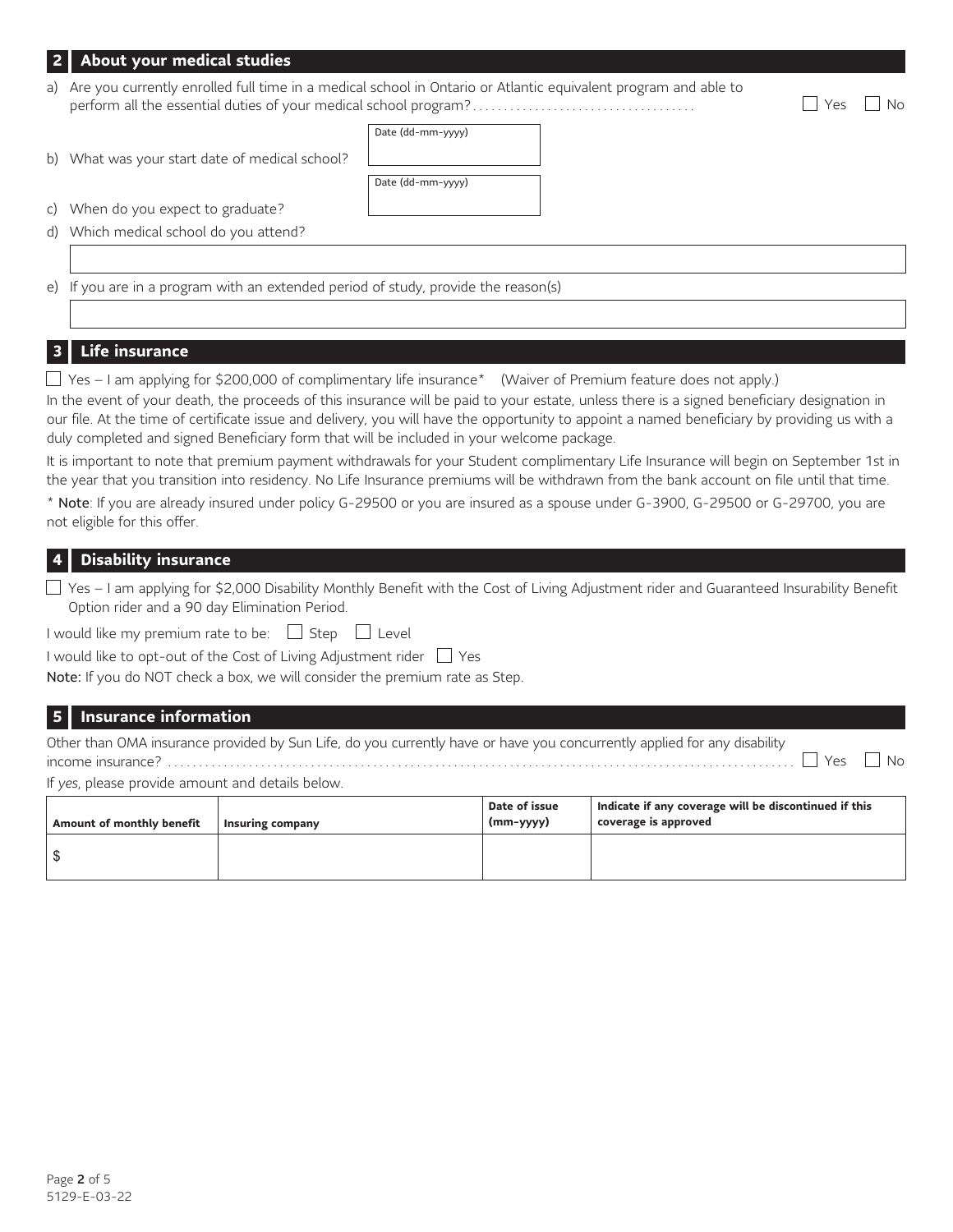#### **6 Premium payment method – select PAD or Credit Card**

There are no additional charges for paying on a monthly basis – the annual premium is simply divided by 12 months.

# Payment options

a) Pre-authorized debit (PAD) option.

 $\Box$  Annually, 1<sup>st</sup> of September

 $\Box$  Monthly, 1<sup>st</sup> day of the month

There are no additional charges for paying on a monthly basis – the annual premium is simply divided by 12 months.

# PLEASE ENTER YOUR BANKING INFORMATION IN THE SPACES PROVIDED.



Your Transit # Institution # Account #

Complete this section if someone other than you, including a corporation, is paying for your policy. Please include all joint account holder information, if applicable.

| Payor(s) name (first and last) or full legal name of corporation/entity |                     |          |         |  |             |
|-------------------------------------------------------------------------|---------------------|----------|---------|--|-------------|
| If applicable, date of birth (dd-mm-yyyy)                               | Relationship to you |          |         |  |             |
| Address (street number and name)<br>Apartment or suite                  |                     |          |         |  |             |
| City                                                                    |                     | Province | Country |  | Postal code |

#### Authorization

To use Pre-Authorized Debit (PAD) you must agree to all the terms of the authorization. By signing below as payor you agree to the following terms and conditions:

#### Terms and conditions

You authorize the OMA Insurance/Group Plan Administrator to collect the annual or monthly premium (including applicable provincial tax), depending on your selection above, for this insurance through a Pre-Authorized Debit (PAD) from the account referenced on your enclosed blank cheque marked void. You acknowledge that your financial institution may treat any withdrawal pursuant to this authorization as a withdrawal for personal services. You acknowledge that the amount of the premium (including applicable provincial tax) collected through this agreement may vary, reflecting any changes, additions or deletions in plan coverage as well as premium rate changes. You agree to waive the requirement that the OMA Insurance / Group Plan Administrator notify you of any payments after the first payment whether the amount of the monthly or annual premium is changed or not. You understand that if you selected to pay your premium annually, payment will be due on September 1<sup>st</sup> each year. If you selected to pay your premium monthly, it will be due on the first day of each month. This agreement will be cancelled automatically if the OMA Insurance/Group Plan Administrator is unable to make a withdrawal from your account.

This authorization is to remain in effect until the OMA Insurance/Group Plan Administrator has received written notification from you of its change or termination. This notification must be received at least ten (10) business days before the next debit is scheduled at the address provided below. You may obtain a sample PAD cancellation form, or more information on your right to cancel a PAD Agreement at your financial institution or by visiting *[www.payments.ca](http://www.payments.ca)*.

The OMA Insurance/Group Plan Administrator may not assign this authorization to another company or person to permit them to debit your account for these payments (for example where there has been a change in control of the company) without providing at least 10 days prior written notice to you.

You have certain recourse rights if any debit does not comply with this agreement. For example, you have the right to receive reimbursement for any debit that is not authorized or is not consistent with this PAD Agreement. To obtain more information on your recourse rights, contact your financial institution or visit *[www.payments.ca](http://www.payments.ca)*.

For further information about this authorization, please feel free to contact the OMA Insurance/Group Plan Administrator at: OMA Insurance P.O. Box 365 Stn Waterloo Waterloo, ON N2J 4A4 Telephone # 1-800-758-1641 Email: *[Can\\_AssocAndAffinity@sunlife.com](mailto:Can_AssocAndAffinity@sunlife.com)*

Page 3 of 5 5129-E-03-22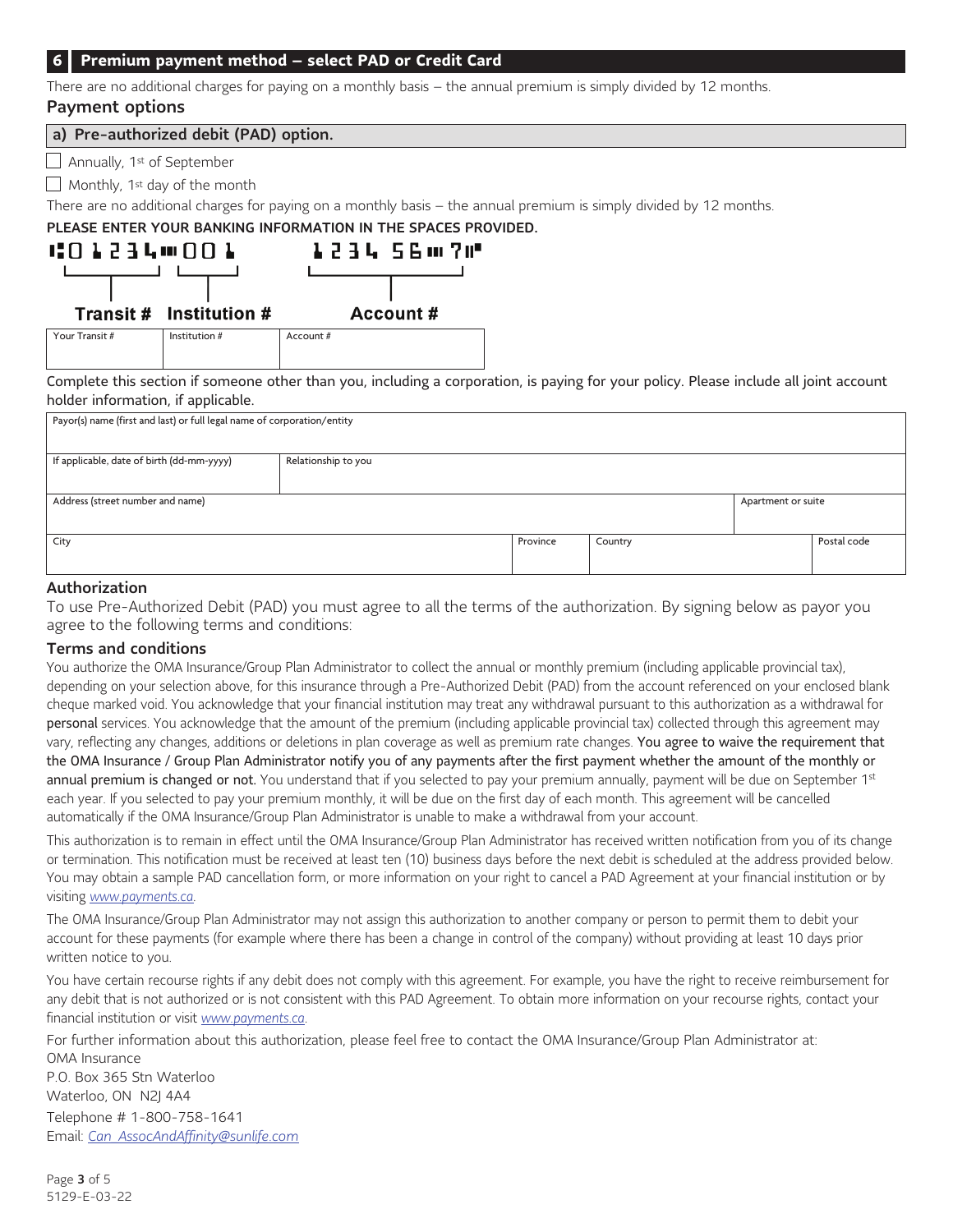| 6   Premium payment method (continued)                                                       |                                       |                          |  |  |  |
|----------------------------------------------------------------------------------------------|---------------------------------------|--------------------------|--|--|--|
| Account holder(s) – Please complete and sign                                                 |                                       |                          |  |  |  |
| Print account holder last name                                                               | Print account holder first name       |                          |  |  |  |
| Signature of account holder (if business, authorized person to sign and indicate title)<br>х |                                       | Date signed (dd-mm-yyyy) |  |  |  |
| Print joint account holder last name                                                         | Print joint account holder first name |                          |  |  |  |
| Signature of joint account holder (if both signatures required)                              |                                       | Date signed (dd-mm-yyyy) |  |  |  |

# b) Credit card option (charge my premium to my Visa and/or MasterCard)

#### Payment frequency

 $\Box$  Monthly  $\Box$  Annually

Once we have approved your application, you will be contacted by a Sun Life call centre representative to obtain your credit card information.

# Terms and conditions

In connection with your required premium under this benefit plan, you authorize us to: charge your credit card for the insurance premium owing, cancel this authorization 10 days after you have provided written notice to us, and to automatically cancel this agreement if we are unable to charge your credit card.

#### Send no money with this application. You will be notified with a premium statement.

## **7 Declaration and authorization**

I declare that my answers in this Enrolment form are true and complete and I understand that concealment, misrepresentation or false declaration concerning this Enrolment form will cause this insurance to be void. I understand and agree that this Enrolment Form is void unless:

- a) I am a member of the Ontario Medical Association, Doctors Nova Scotia, New Brunswick Medical Society, Medical Society of Prince Edward Island, or Newfoundland and Labrador Medical Association,
- b) I am enroled full-time in medical school, and
- <span id="page-3-1"></span>c) I reside in Canad[a\\*](#page-3-0) on the date of this application.

I understand that this request for coverage will be accepted up to 60 days prior to the commencement of medical school, and that insurance will become effective on the later of the date this request for coverage is received by OMA Insurance or the date I begin medical school, provided I am alive and any premium contribution required has been received by OMA Insurance within 45 days of the date I am billed.

I understand that I am applying for Disability Income insurance under Policy 140004 issued by Sun Life Assurance Company of Canada and/or Life insurance under Policy G-29500 issued by New York Life Insurance Company. Regarding the life insurance policy, for the purposes of the Insurance Companies Act (Canada), this document was issued in the course of New York Life Insurance Company's insurance business in Canada.

With respect to this Enrolment form, I authorize Sun Life Assurance Company of Canada and New York Life Insurance Company and their agents and service providers to collect, use and disclose relevant information about me for the purposes of underwriting, administration and adjudicating claims with any person or organization who has relevant information about me including institutions, investigative agencies, insurers and reinsurers and to collect, use and disclose information with OMA Insurance for the purpose of administration.

A photocopy or electronic version of this authorization is as valid as the original.

| Signed at (city)       | Province |                   |
|------------------------|----------|-------------------|
|                        |          |                   |
| Signature of applicant |          | Date (dd-mm-yyyy) |
|                        |          |                   |

<span id="page-3-0"></span>[\\*](#page-3-1) Residents of Quebec are eligible if

<sup>1)</sup> they study outside of Quebec but still reside in Canada;

<sup>2)</sup> the Enrolment form is signed in a province or territory other than Quebec; and

<sup>3)</sup> the certificate and all other communications will be delivered in a province or territory other than Quebec.